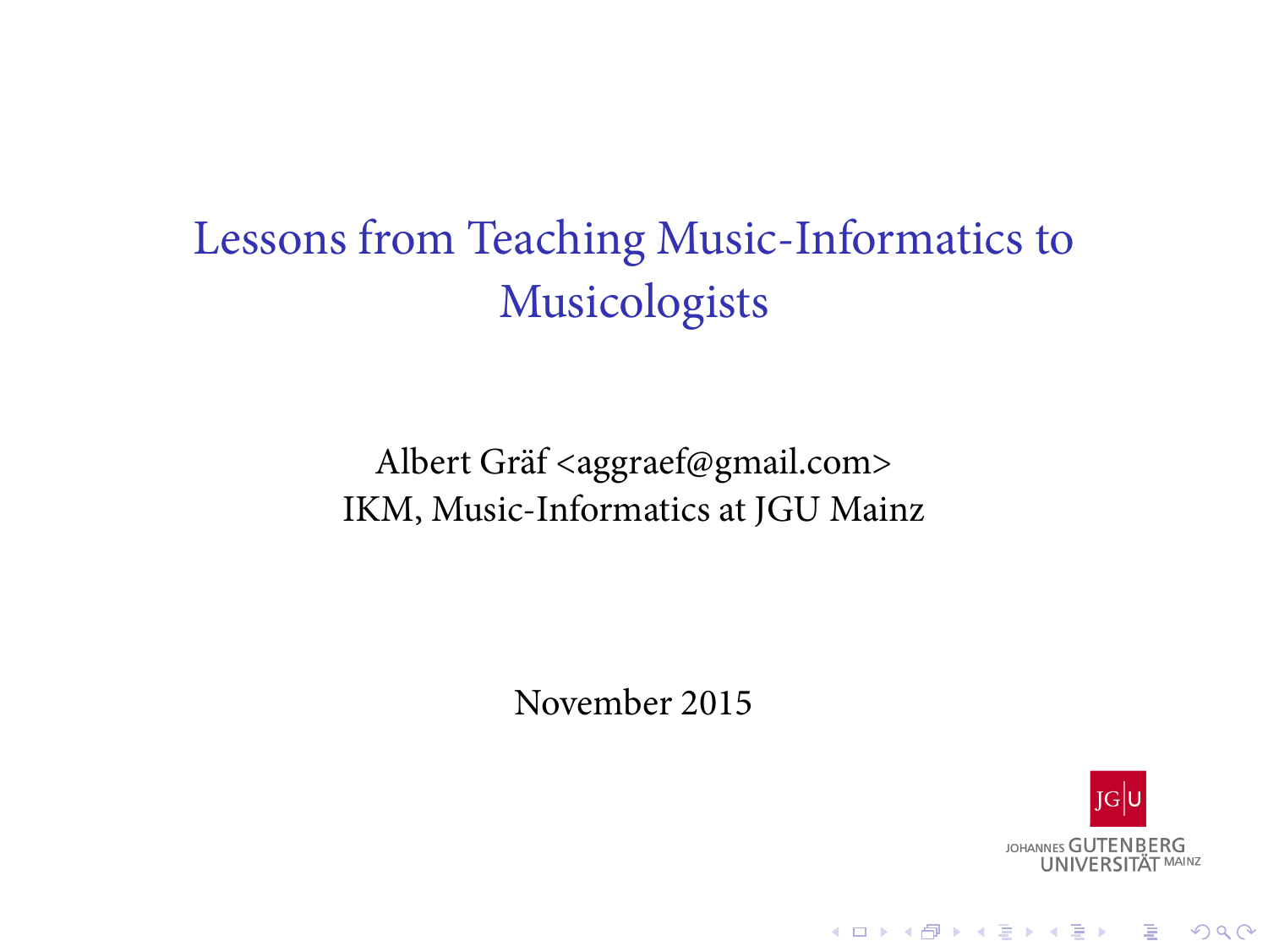# Synopsis

- $\blacktriangleright$  Music-Informatics at JGU in Mainz
- $\blacktriangleright$  Some Thoughts on Teaching Music-Informatics
- $\blacktriangleright$  Programming Languages and Tools
- $\blacktriangleright$  Conclusions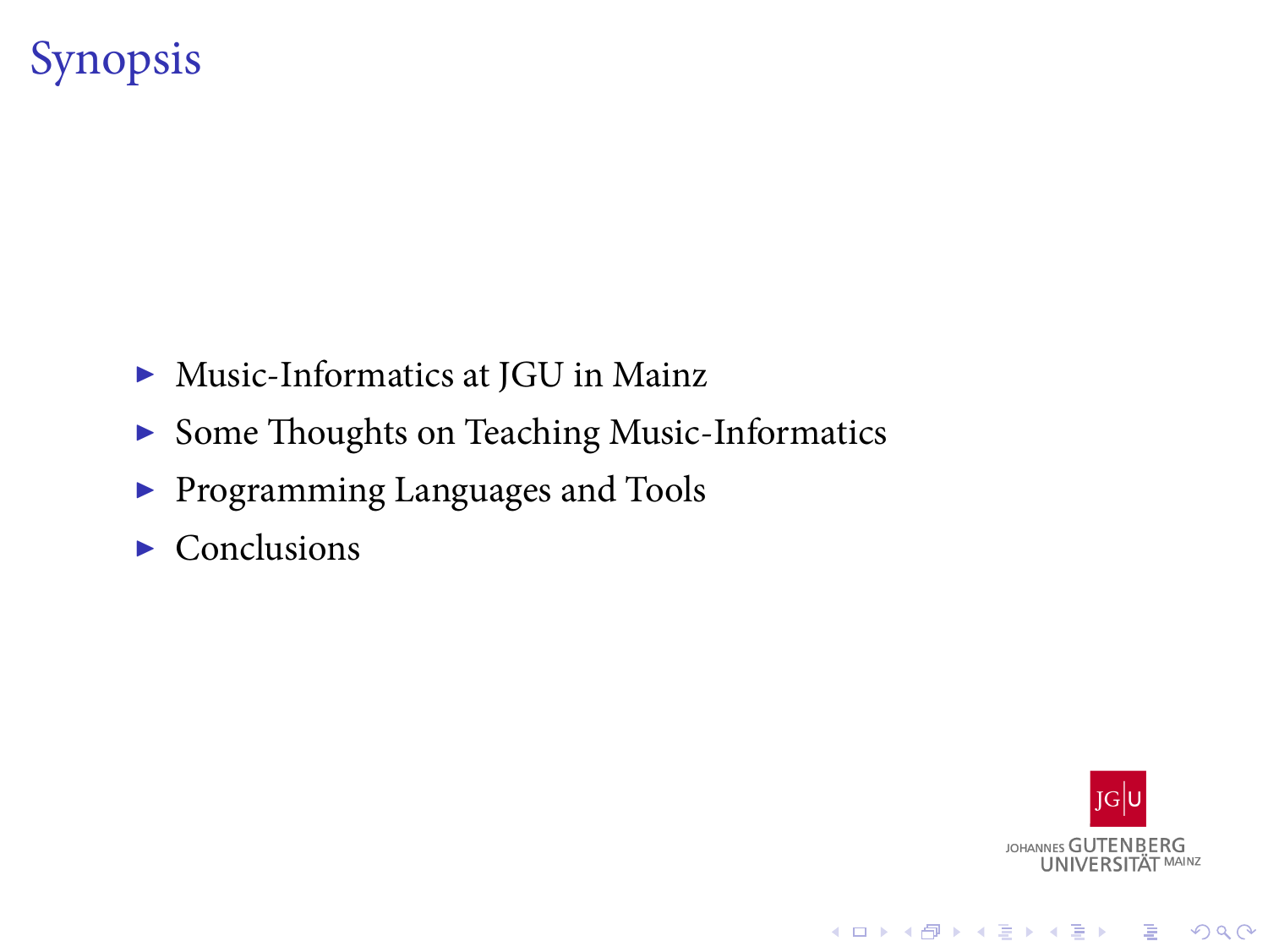Bridging the Gap...



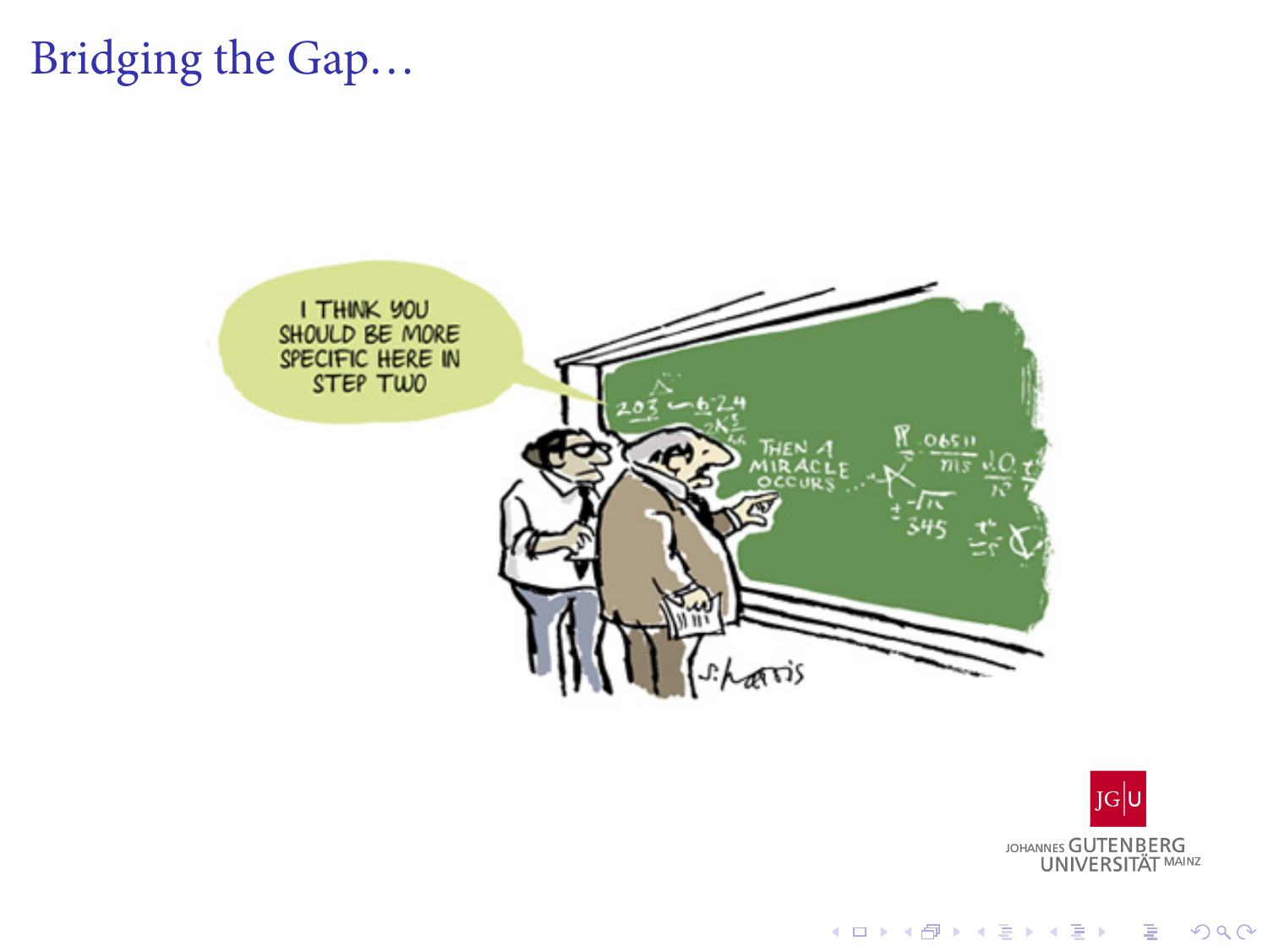# Bridging the Gap…

- ▶ From *teacher* to *students* (didactics)
- ▶ From *science* to *art* (interdisciplinarity)
- ▶ From *theory* to *application* (practice)
- ▶ From *basics* to *expert knowledge* (specialization)
- ▶ From *non-programmer* to *programmer* (**languages and tools**)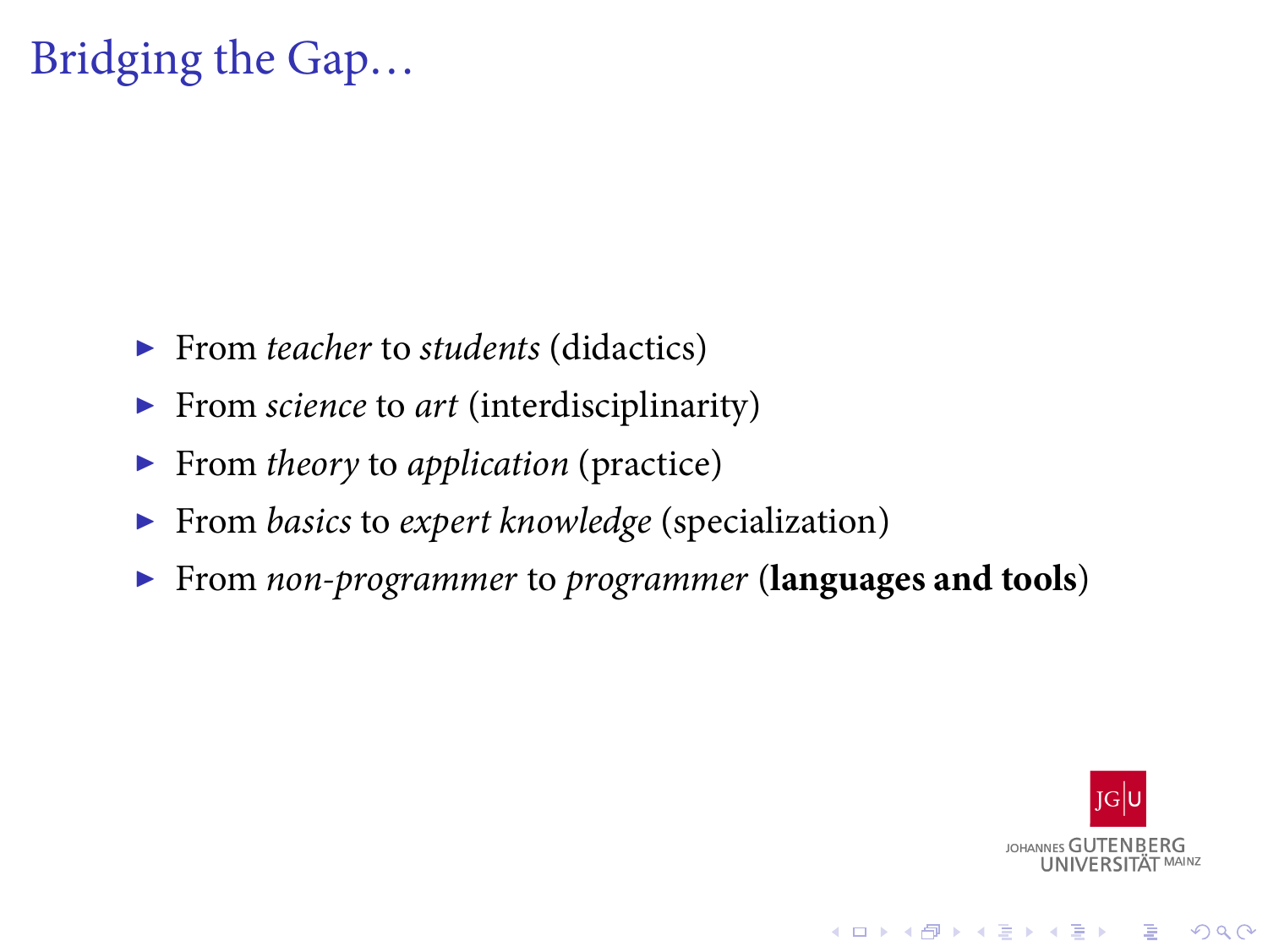### Music-Informatics at JGU

- ▶ **Students:** mostly Musicology and Music, but also Computer Science, Mathematics, Media Science; "Digital Humanities" Master in the making
- ▶ Various **courses of studies:** B.A., B.Ed., Master; up until this year also traditional Magister and Diploma studies (currently **282** students in total, **221** among them BA/BEd, **134** in Musicology)
- ▶ Most courses either take the form of **seminars** or **tutorials**, number of participants ranging from 5 to 40 students, typically some 20-30 students per semester
- ▶ Self-built **computer music lab** (up to 10 students) with MIDI/OSC equipment and PCs, mostly running Linux and other open-source software

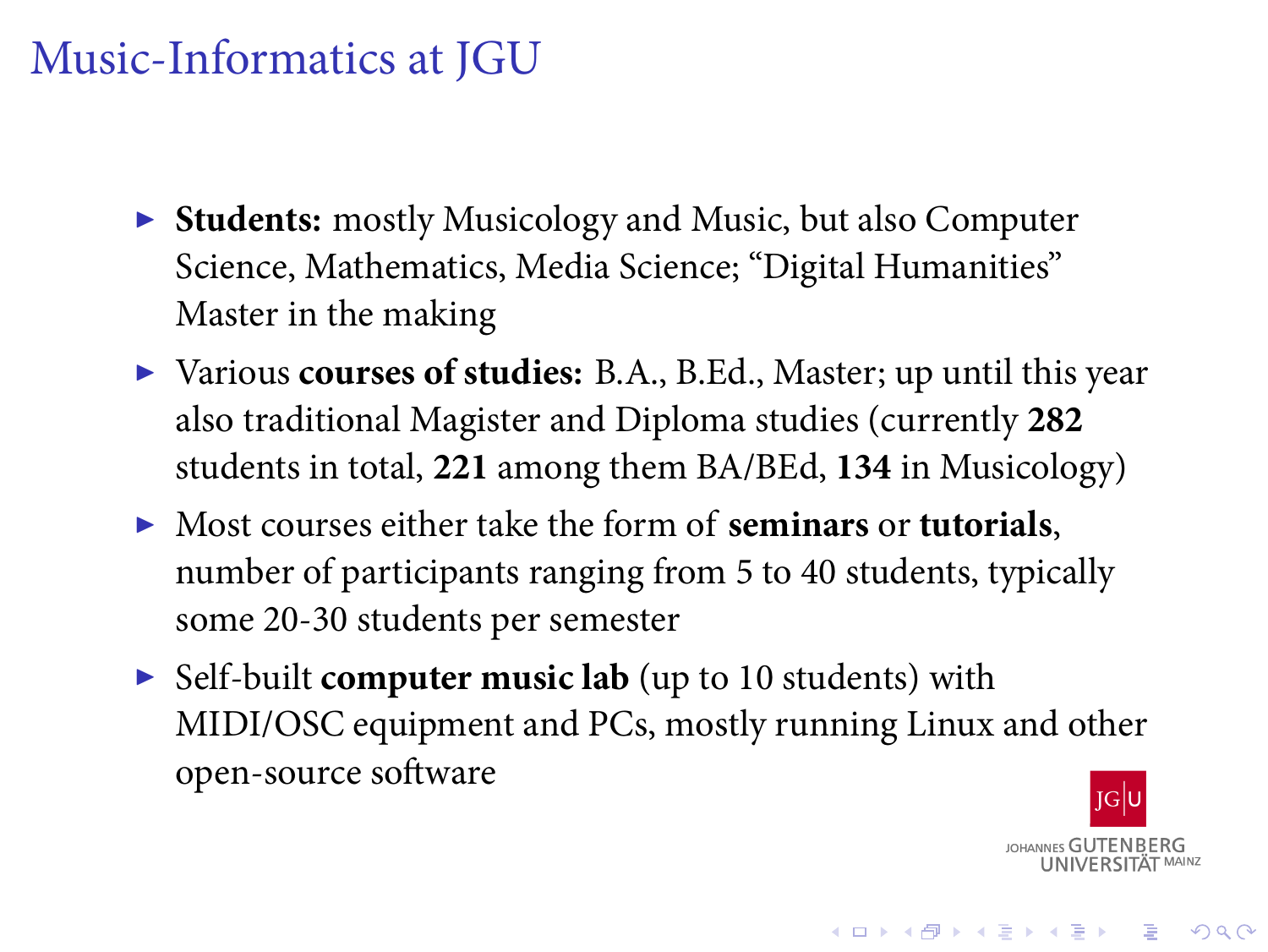## Some Questions

- ▶ **Who?** Who should learn Music-Informatics? Who will (or should) care about it?
- ▶ **Why?** Why teach Music-Informatics at all? What are the benefits?
- ▶ **What?** What are the important topics? What are the prerequisites (math, computer science, music theory, etc.)?
- ▶ **How?** How to best convey these topics? How to bridge the gap between theory and practice? How to equip students with the necessary prerequisites?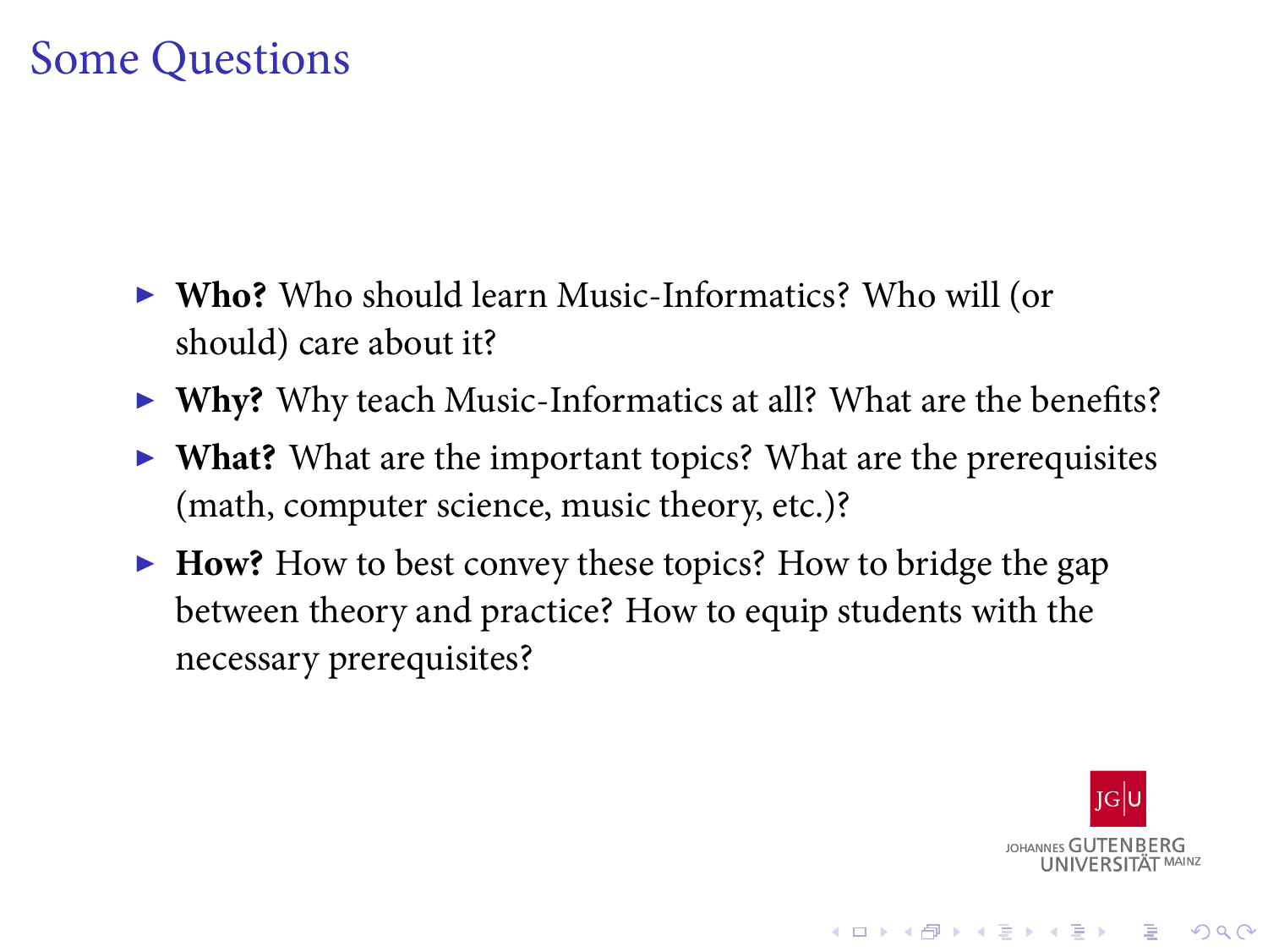### Our Situation at JGU

- ▶ **Who?** Students from widely different backgrounds in the same course pose a considerable challenge *⇒* working in groups and teams where the kind of course permits it
- ▶ **Why?** This is all about motivation; students have their own agendas, driven by courses of studies but also by what they find interesting, worthwhile *and (last but not least) fun*
- ▶ **What?** Wide interdisciplinary range of subjects, "classical" (e.g., mathematical theory of music, signal processing) and "hot" topics (e.g., interfaces for musical expression, mobile devices)
- ▶ **How?** Requires a kind of Faustian mindset ("Two souls alas! are dwelling in my breast.")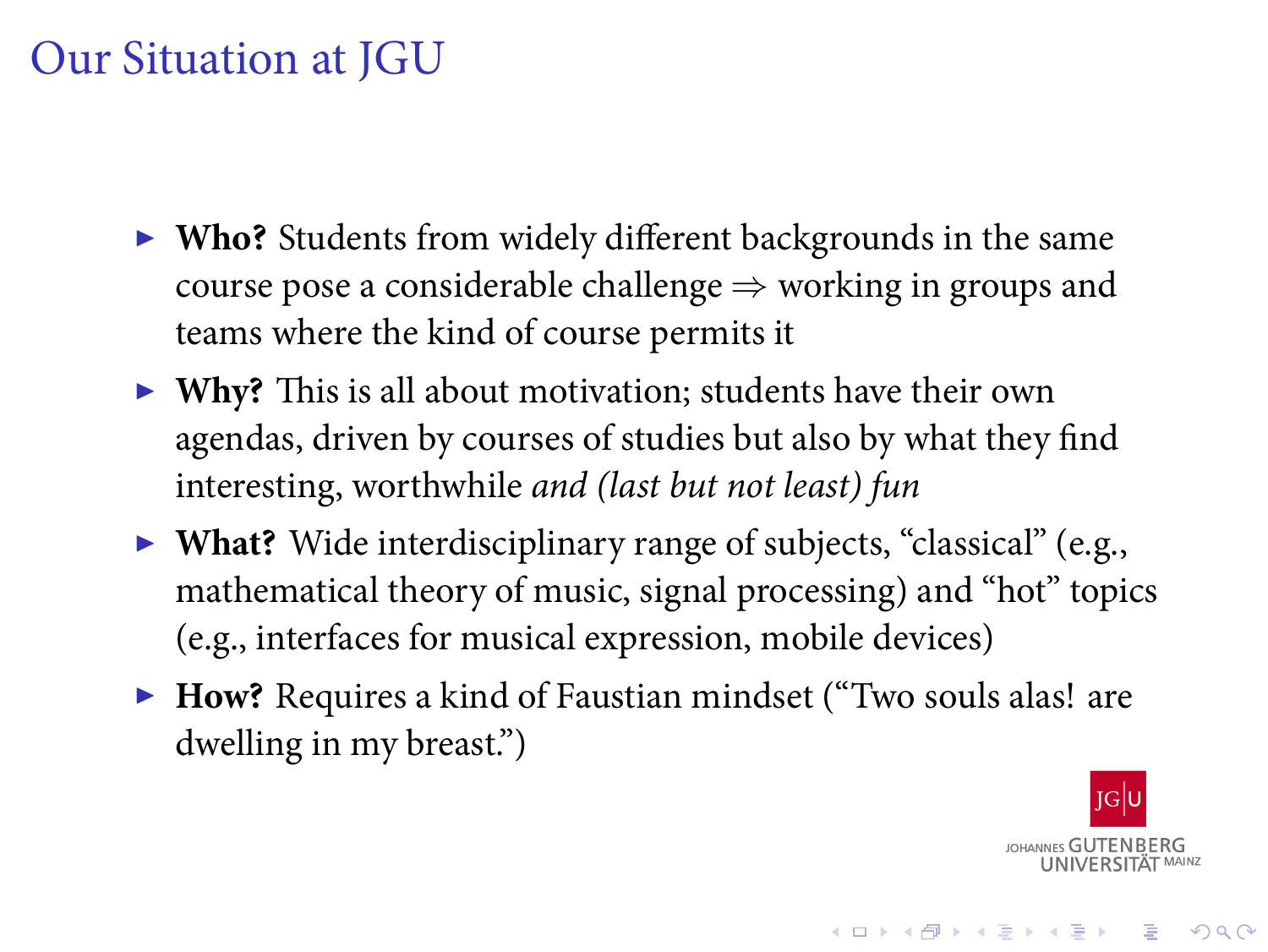# What?

| algorithmic composition      | remixing                      |
|------------------------------|-------------------------------|
| sound synthesis              | digital sound processing      |
| mathematical theory of music | sound design                  |
| tunings and temperaments     | musical codes                 |
| scales and modes             | sound and video technologies  |
| musical acoustics            | plug-in technology            |
| psycho-acoustics             | controller technology         |
| music notation               | computer programming          |
| musical analysis             | database and web technologies |

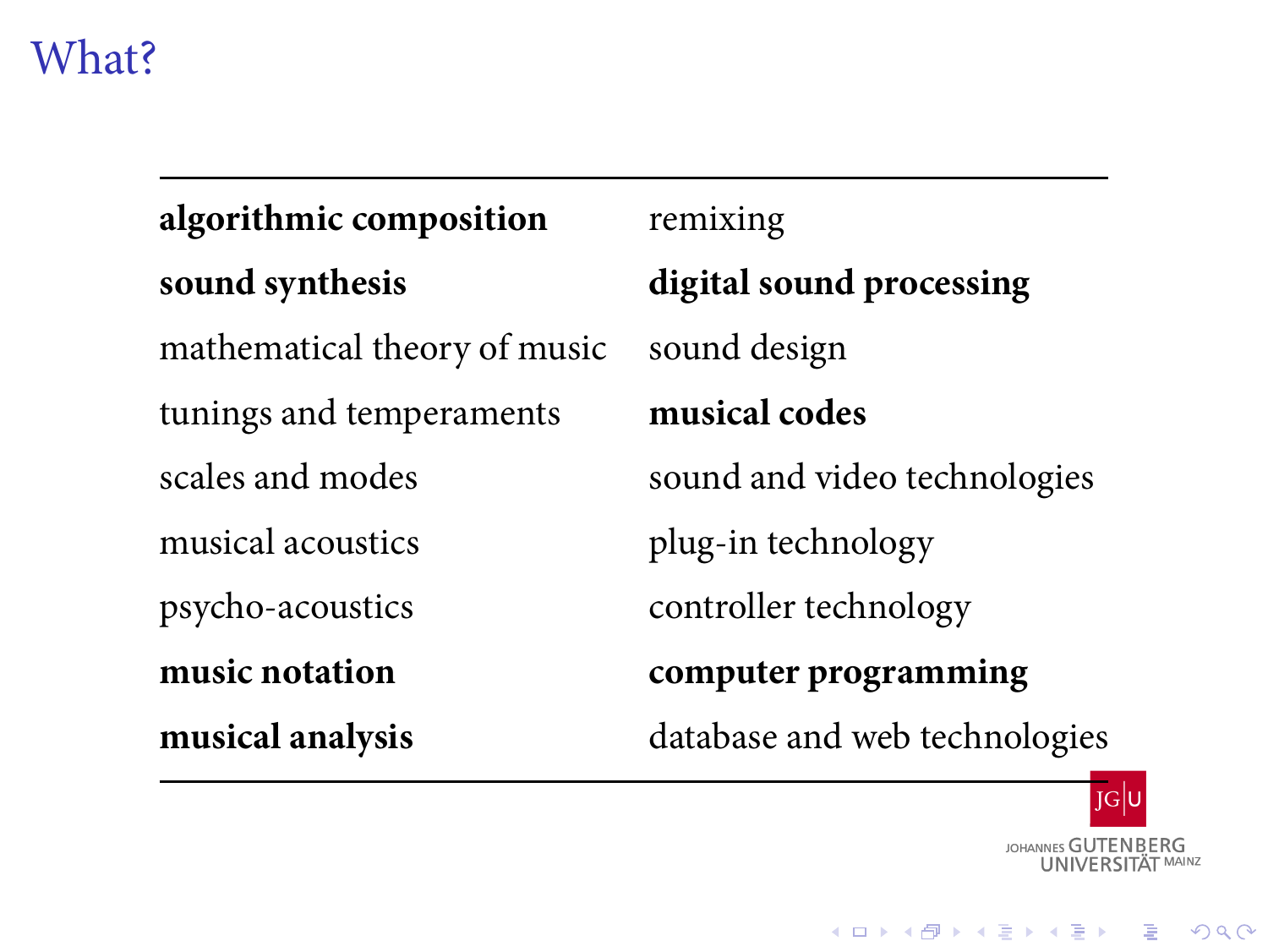### How?

- ▶ **Scientific method:** enable students to do their *own research* (lectures, seminars)
- ▶ **Practical training:** enable students to actually *apply* theoretical knowledge in their research and artistic work (tutorials)
- ▶ Trying to integrate as much **group work** and **mini projects** as possible
- ▶ Still, **programming** seems to be the biggest hurdle for most students (**mathematics** comes second place)
- ▶ In my experience, there's **no silver bullet**, it's just practice, practice, practice, …, so we should make that as easy as possible!

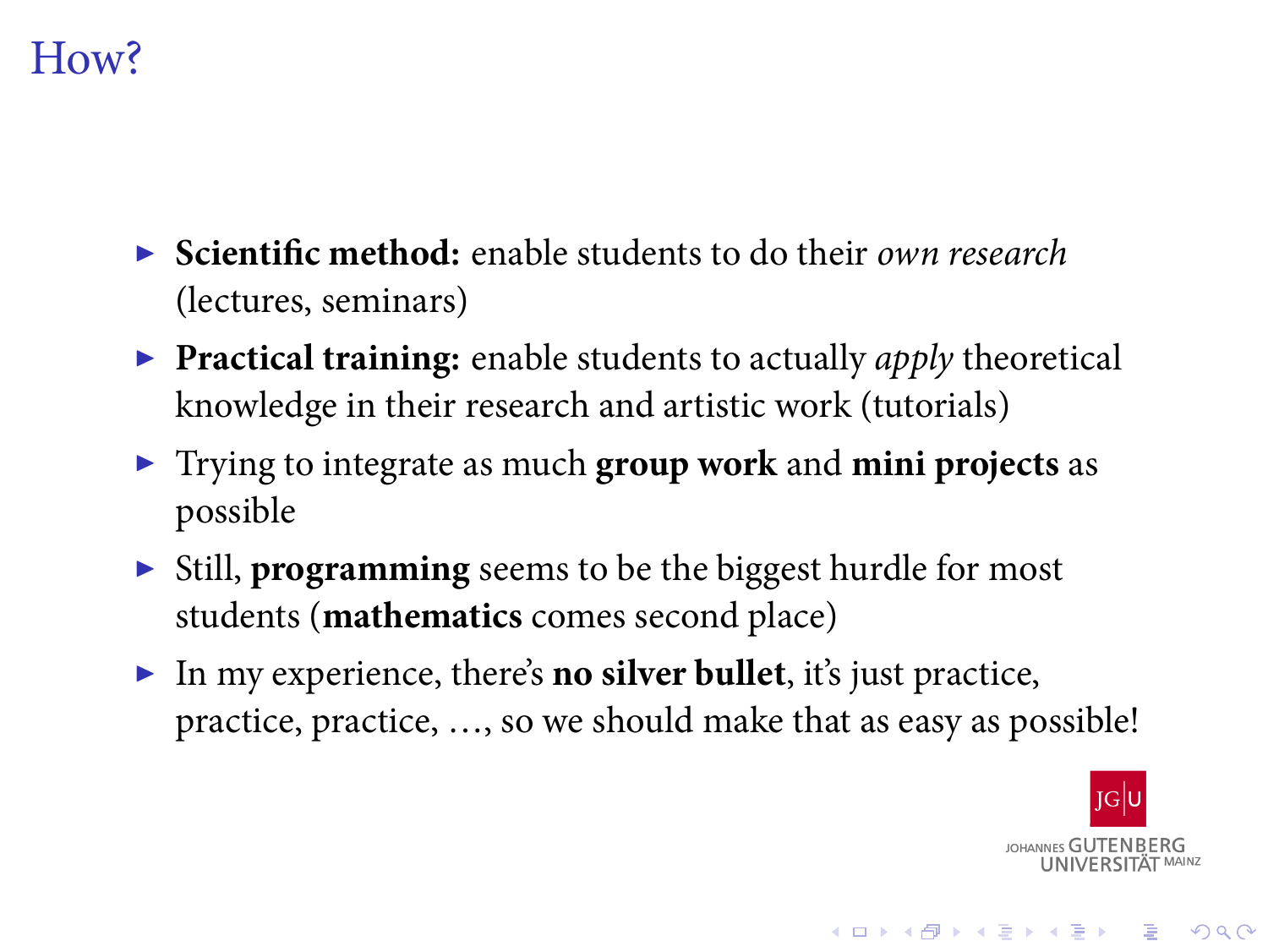## Tools

Trying to use *portable open-source software* as much as possible (we have Linux in the lab, but students usually have Mac or Windows systems).

- ▶ audio and video editing software (Audacity, Kdenlive, Openshot)
- ▶ DAW software (Ardour, *Reaper*, *Tracktion*)
- ▶ samplers and sequencers, software synthesizers, etc. (QSynth)
- ▶ notation software (Lilypond, Frescobaldi, MuseScore)
- ▶ **visual dataflow programming** (Pd)
- ▶ **programming languages** (Faust, Pure)
	- ▶ imperative, object-oriented, functional?
	- ▶ general-purpose versus DSL?
	- ▶ experimental or mainstream?

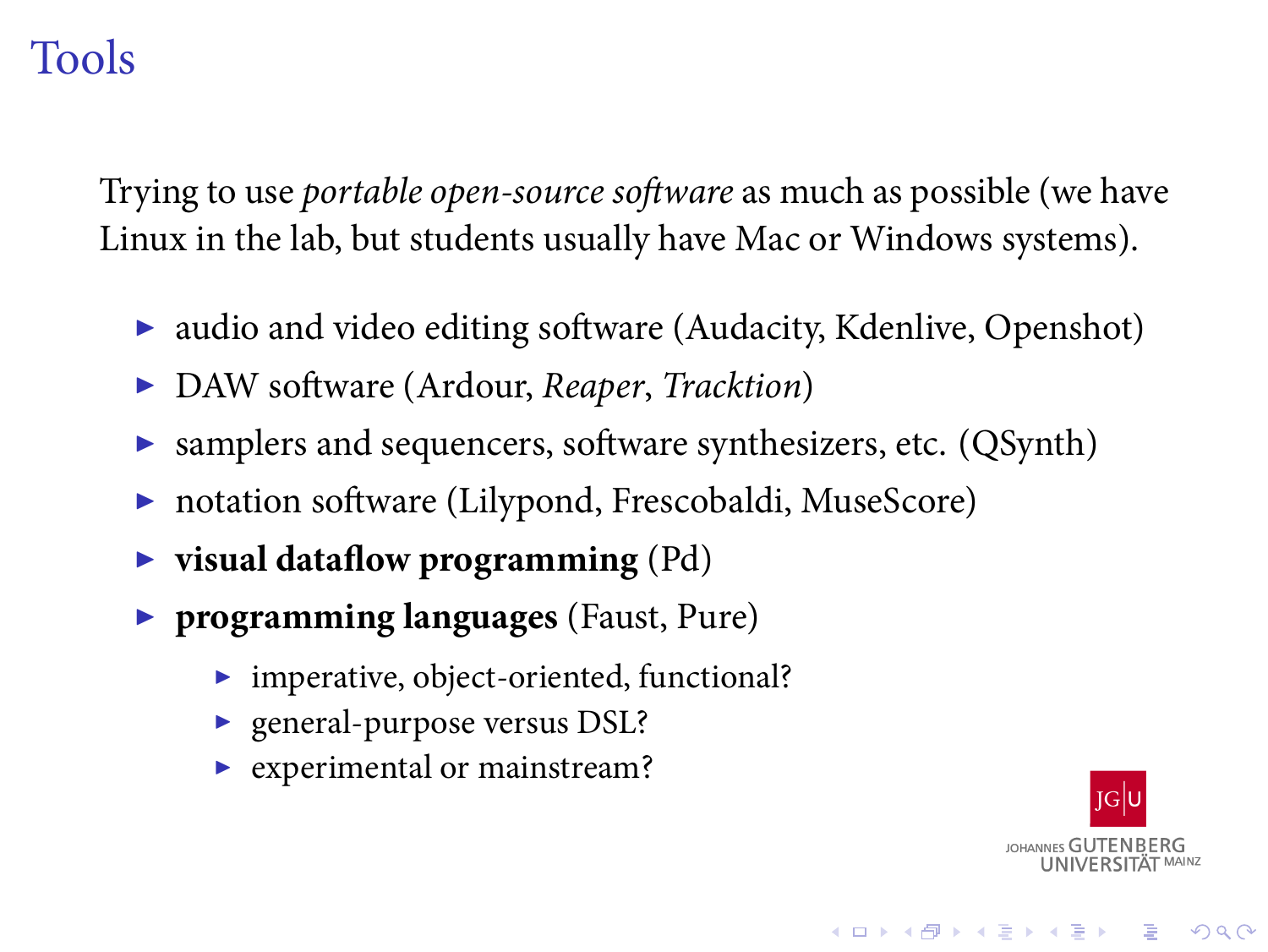## **Tools**

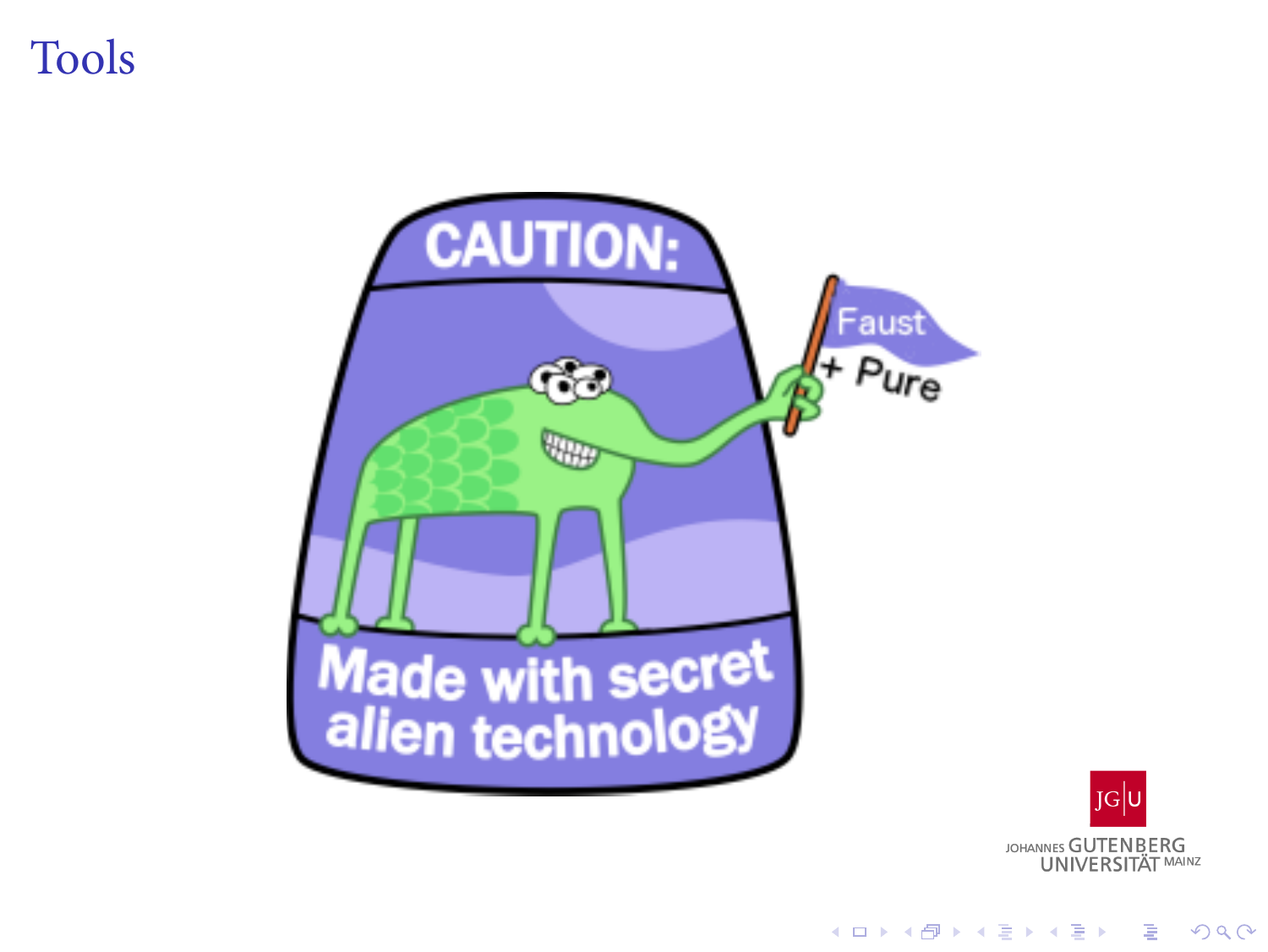## Pd, Faust and Pure

- ▶ Like Max/MSP, **Pd** (a.k.a. Pure Data) is a kind of *visual* programming environment (also known as a *dataflow* programming language) to build complex sound processing algorithms from simple building blocks.
- ▶ Pd is **easy to work with** but lacks the flexibility of a full-blown programming language. Its built-in objects basically determine what you can do with it.
- ▶ If you need to go beyond that then you have to create your own objects, called **externals**. Normally this is done in C, but using **Pd-Pure** and **Pd-Faust** you can easily do this in the Pure and Faust programming languages.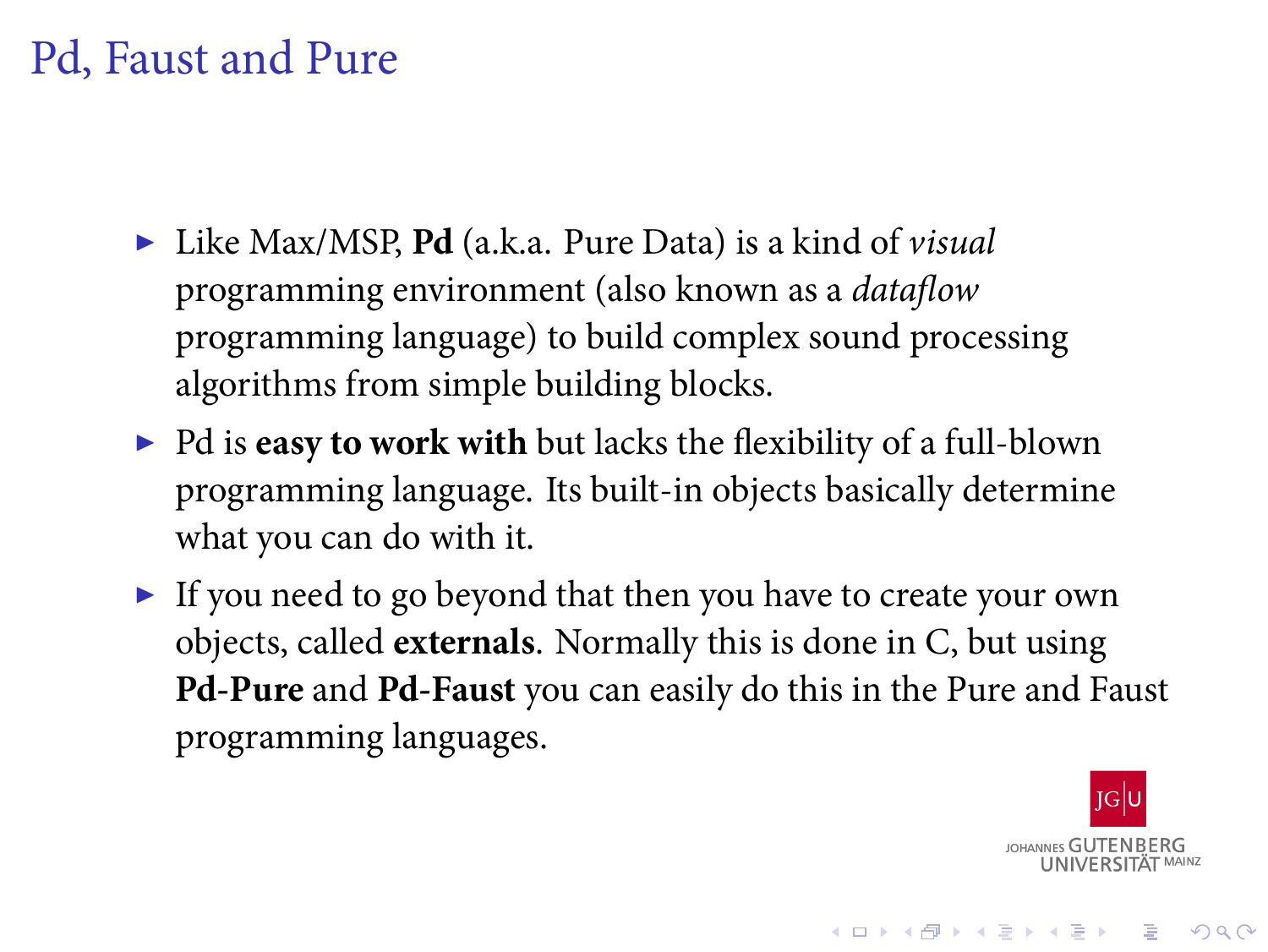#### Pd-Faust

▶ As you all know, **Faust** is a functional programming language for creating signal processing plug-ins.

```
import("music.lib");
gate = button("gate");
gain = hslider("gain", 0.3, 0, 3, 0.01);
freq = hslider("freq", 440, 20, 2000, 1);
process = gate*gain*osc(freq);
```
- ▶ The **Faust compiler** can produce efficient, native code for various environments, including Pd and Pure.
- ▶ **Pd-Faust** is a library of Pd externals written entirely in Pure which lets you load Faust dsps **dynamically** in Pd.

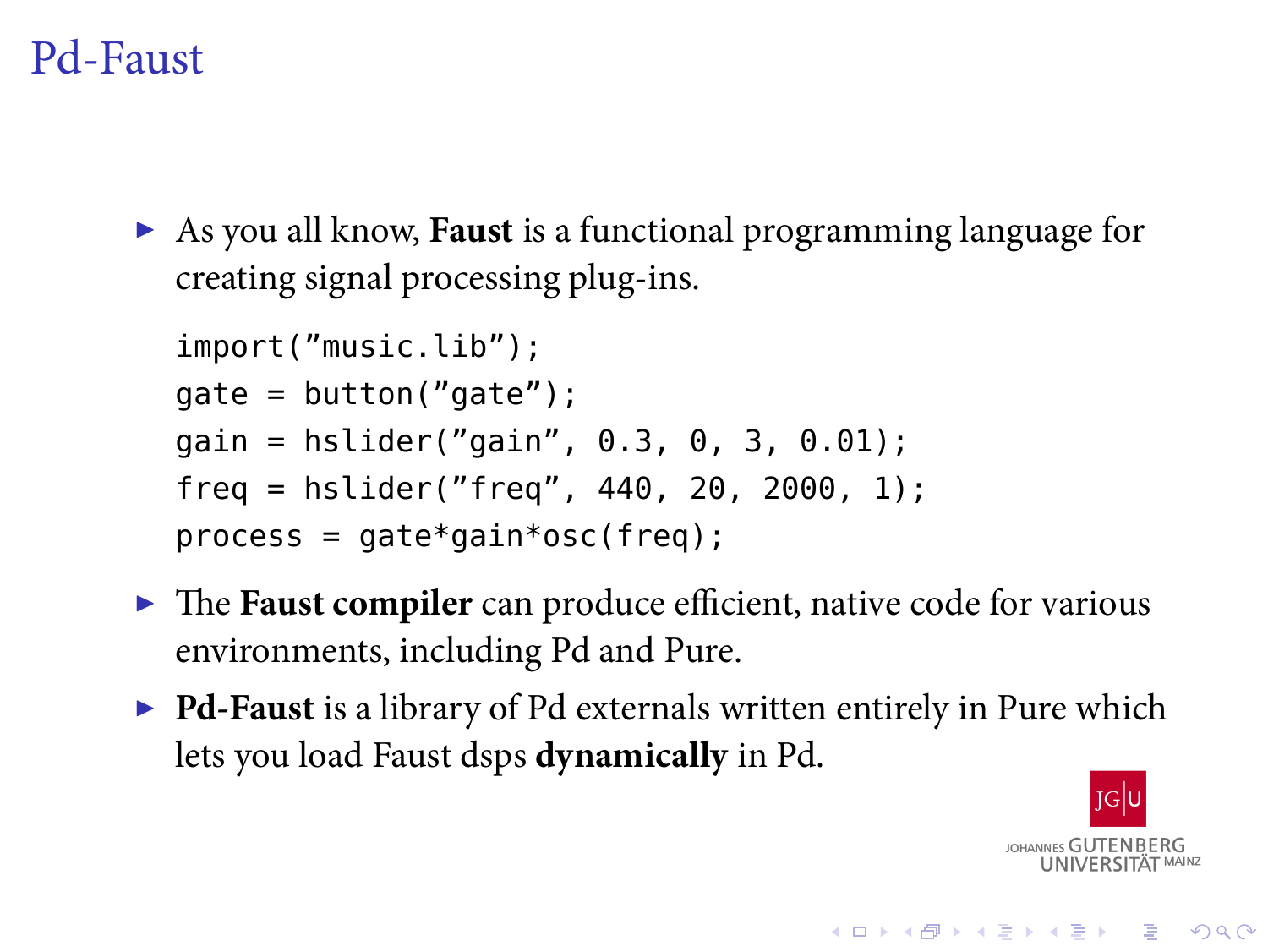### Pd-Pure

- ▶ **Faust** is tailored for processing of synchronous numeric data, great for doing instruments and audio effects.
- ▶ **Pure** comes in when symbolic processing of complex control data is needed.
- ▶ Pure is based on **term rewriting** (symbolic evaluation of expressions), but it compiles to **efficient native code** on the fly, using **JIT** (just in time) compilation via **LLVM**.
- ▶ **Pd-Pure** is a Pd plug-in loader which lets you program Pd objects in Pure. It also supports **dynamic reloading** of Pure programs to ease **debugging** and **live-coding**.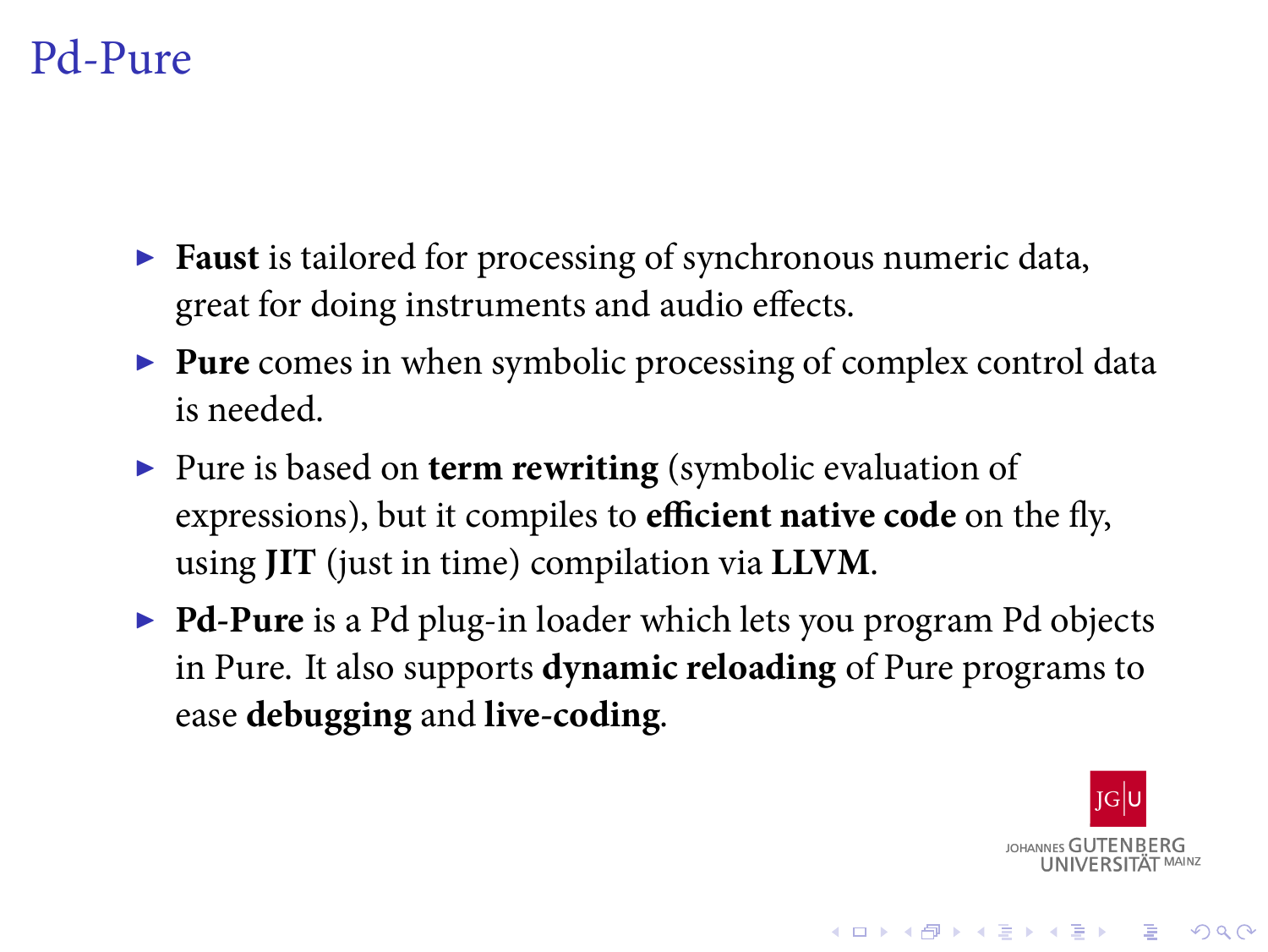#### Pure: A (Very) Quick Overview

- ▶ Pure is a functional programming language based on *term rewriting*, i.e., the *symbolic evaluation* of expressions.
- ▶ Thus, all data in Pure takes the form of *expressions* (also called *terms*), like 12345, 3.1415, "abc", bang
- ▶ Compound expressions are formed using function *applications*, like fib 21, note 60 127, 1:2:3:4:5:[] = [1,2,3,4,5]
- ▶ Functions are defined using *equations* and *pattern matching*, e.g.:

```
fib 0 = 0; fib 1 = 1;
fib n = fib(n-1) + fib(n-2) if n>1;
```
- ▶ Equations are used as *term rewriting rules* in order to reduce expressions to their simplest form (*normal form*): fib 2 => fib 1 + fib  $0$  => 1 +  $0$  => 1
- ▶ Cue short **live demo** here

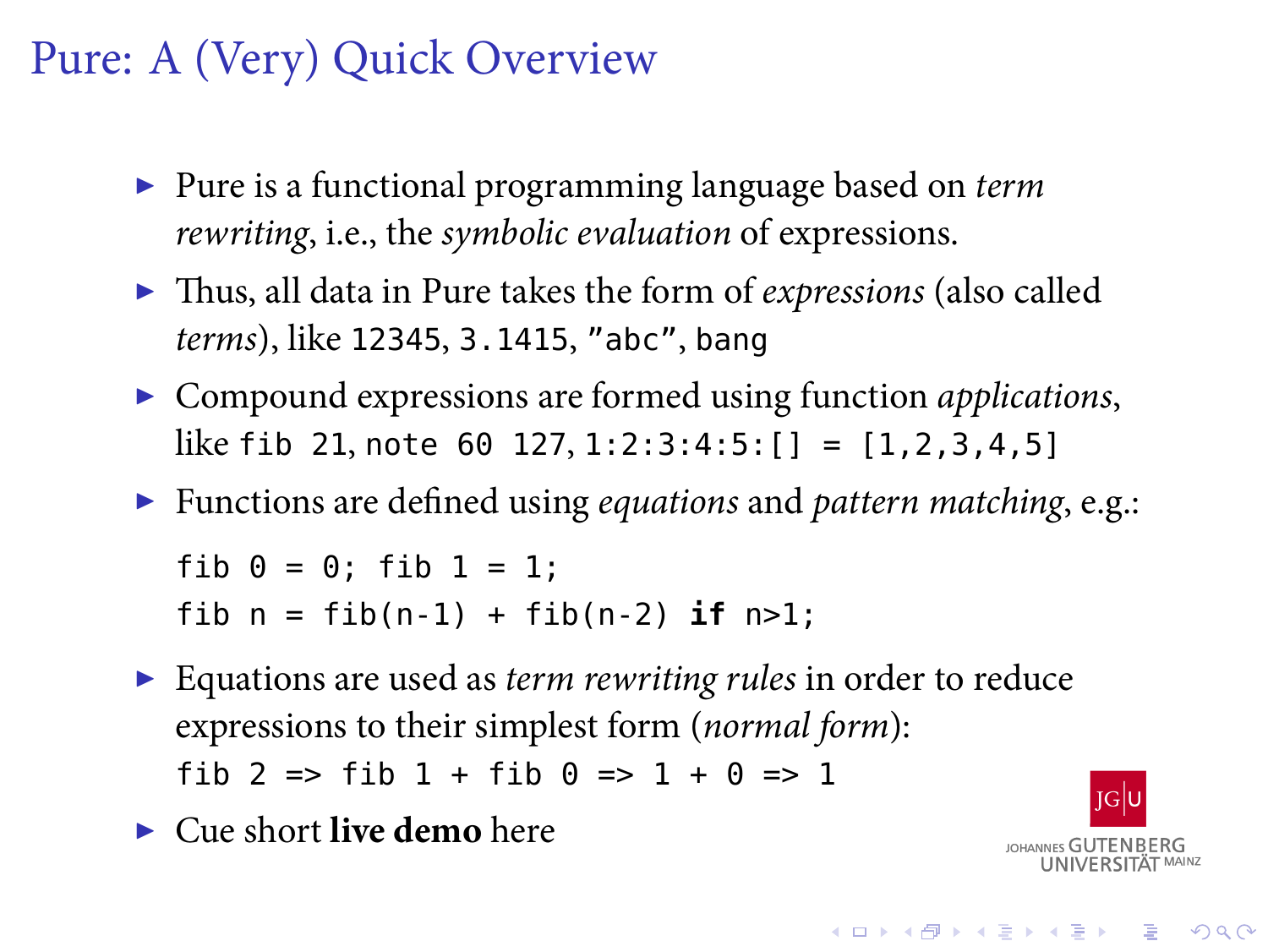## Polymorphism and Dynamic Typing

- ▶ All data structures and functions in Pure are **polymorphic**, i.e., they can take arguments of as many different kinds of data as you like.
- ▶ This is also known as **dynamic typing**, as opposed to **static typing** where the types of arguments are restricted. Think (e.g.) Python versus Java, or Lisp versus Haskell.
- ▶ Makes things **much easier** when plugging into a dynamic environment like Pd.
- ▶ Pd messages (numbers, symbols, lists) can be **mapped 1-1** to corresponding Pure data and vice versa in a straightforward manner.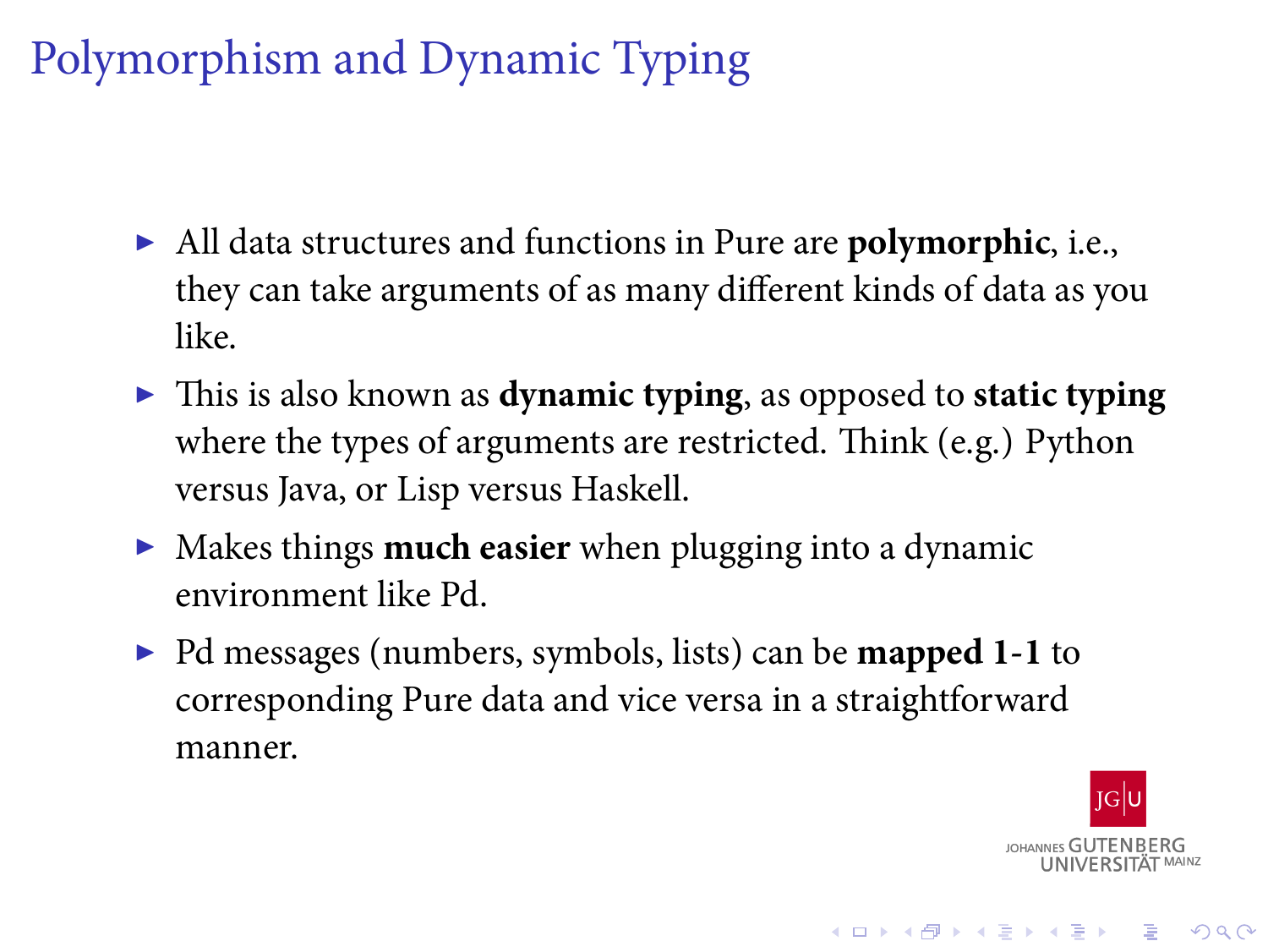## Pd Objects the Imperative Way: The Actor Model

- ▶ Pd basically uses an actor model of computation
- ▶ An object takes input data from its *inlets*, …
- ▶ … performs some computation, … (possibly modifying its internal *state*)
- ▶ … and sends output data to its *outlets*.

```
counter = process with
  process _ = n when
    n = get counter;
    put counter (n+1);
  end;
end when
  counter = ref \theta;
end;
```
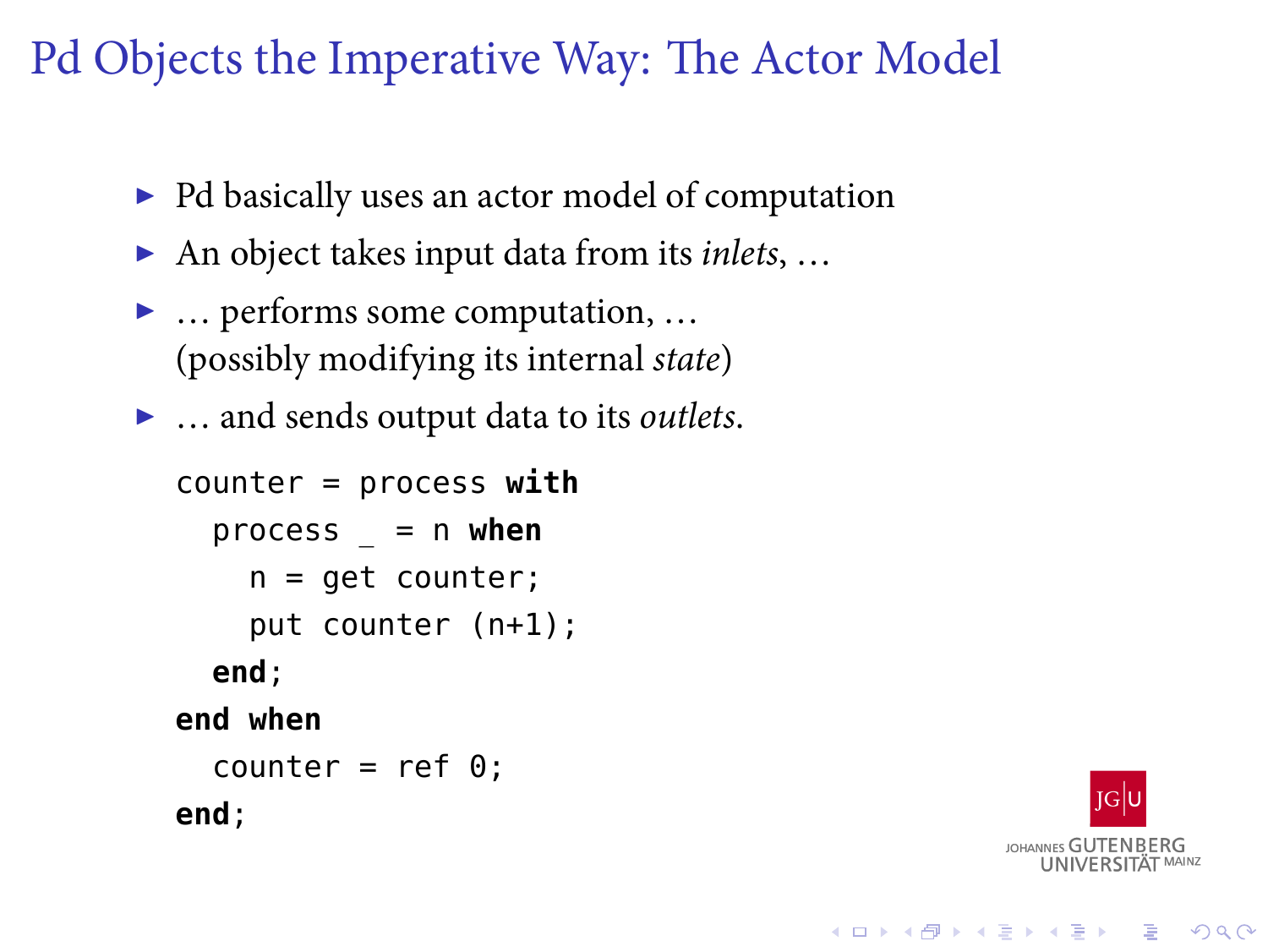## Pd Objects the Functional Way: The Stream Model

- ▶ The actor model is inelegant because it requires internal state, i.e., **side-effects**.
- ▶ But there's a way to describe the operation of an actor in a **purely functional** manner, without any side effects: **stream processing**.
- ▶ Example: the Fibonacci numbers as a stream:

fibs = fibs 0 1 **with** fibs a b = a : fibs b (a+b) & **end**;

▶ Turn the above stream into a stream processing function for use with Pd:

```
using actor;
fibs = actor (f (fibs 0 1)) with
  f (x:xs) (y:ys) = x : f xs ys &;;fibs a b = a: fibs b (a+b) &;
end;
```
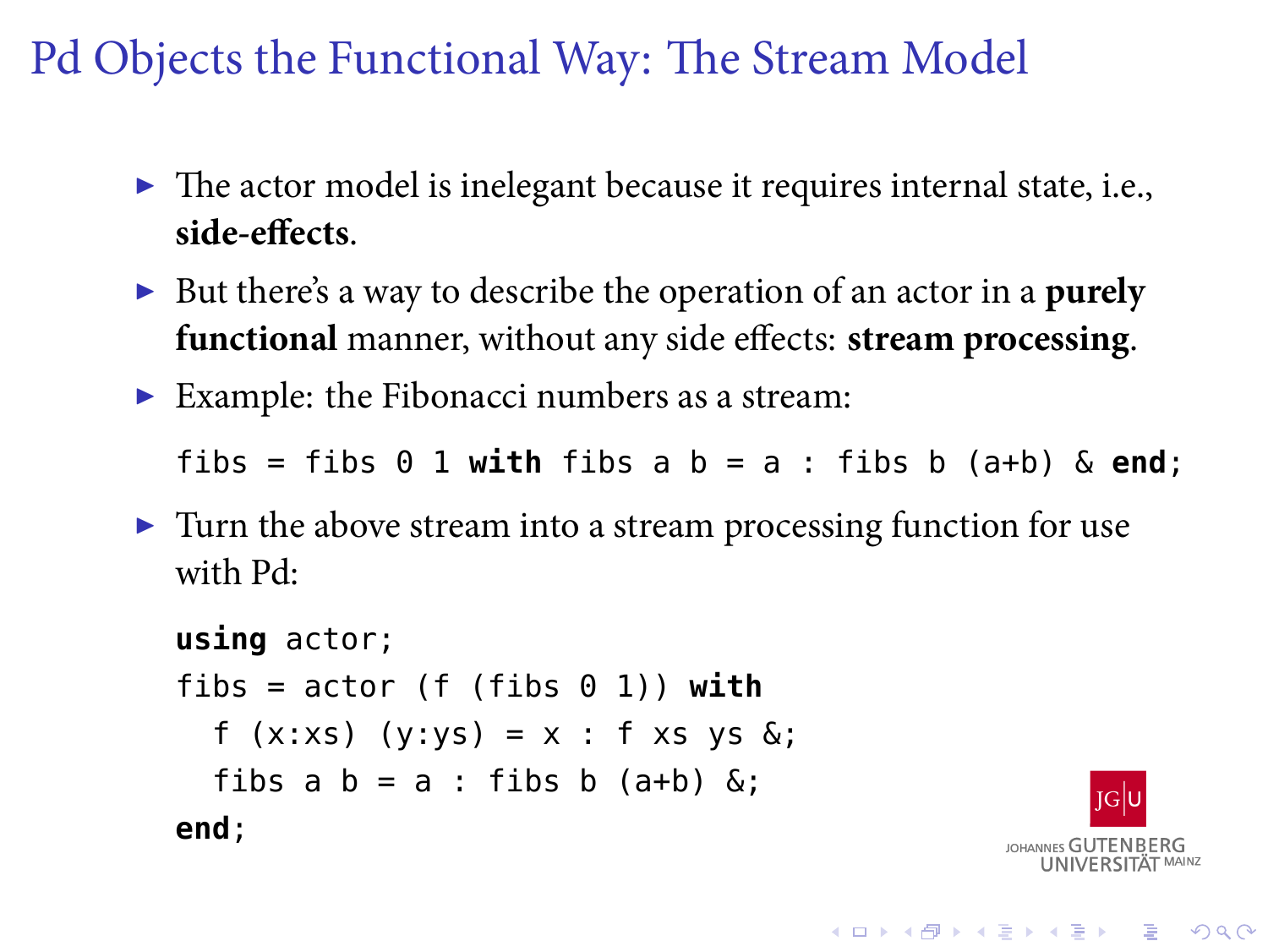## Demo: Pd-Pure and Pd-Faust

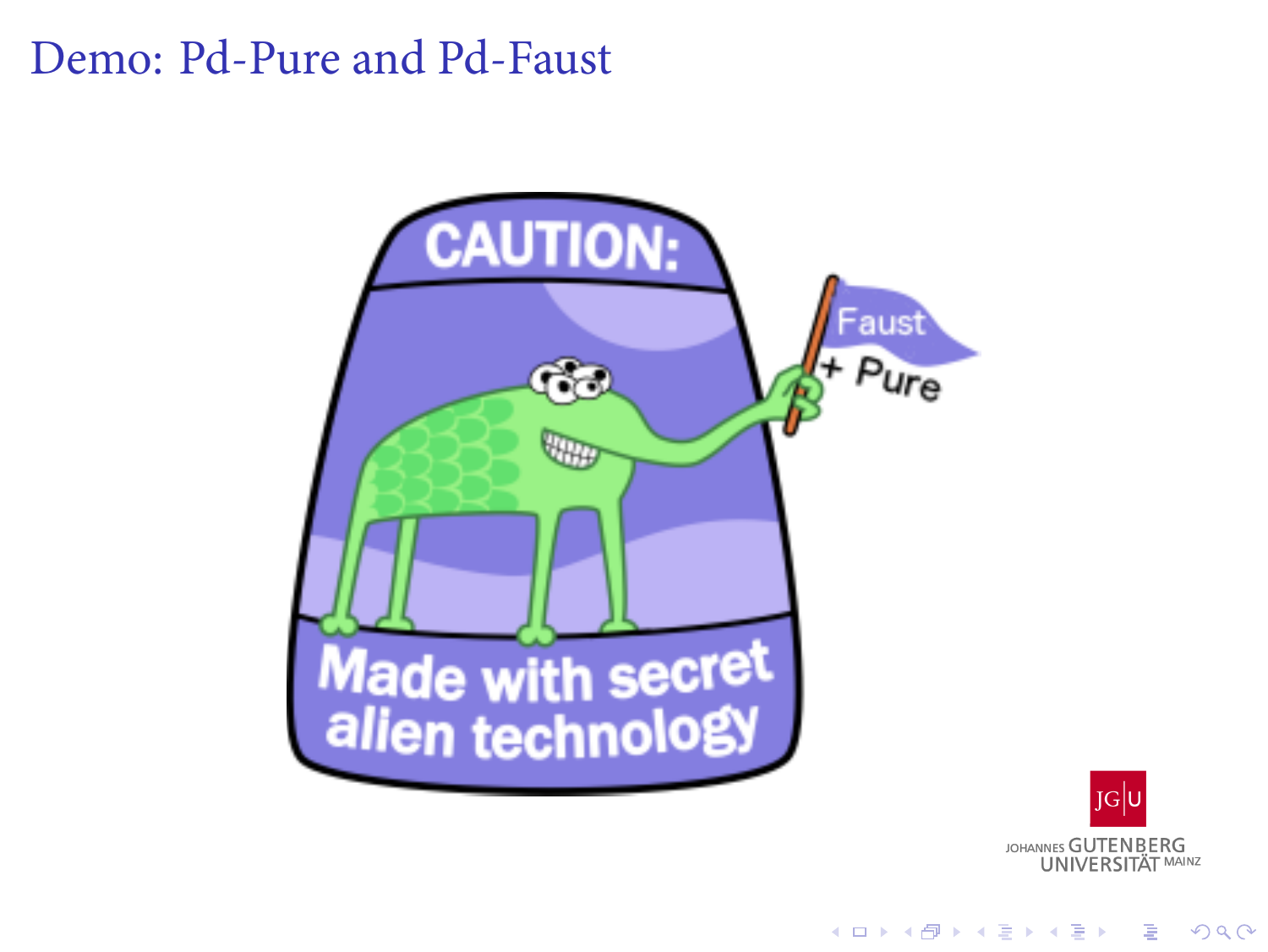#### Future Work

- ▶ **Also available:** Pure and Faust LV2 and VST plug-ins which can be run in *DAW programs*; the latter provide a standardized interface to *polyphonic/multitimbral instruments* with MIDI *controller support* and MTS *tuning capabilities*
- ▶ **Long-term goal:** *make all these come together* under a **universal plug-in interface** ("PlugR") which will let you run the same plug-ins in AU/LV2/VST hosts or Csound/Max/Pd/SC3 etc. *without any (source) changes*
- ▶ **Short-term:** Unification of the LV2/VST interfaces, improved support for the LV2/VST/Pd-related architectures in the *Faust online compiler*
- ▶ We need a **book on Faust** (maybe join forces?)